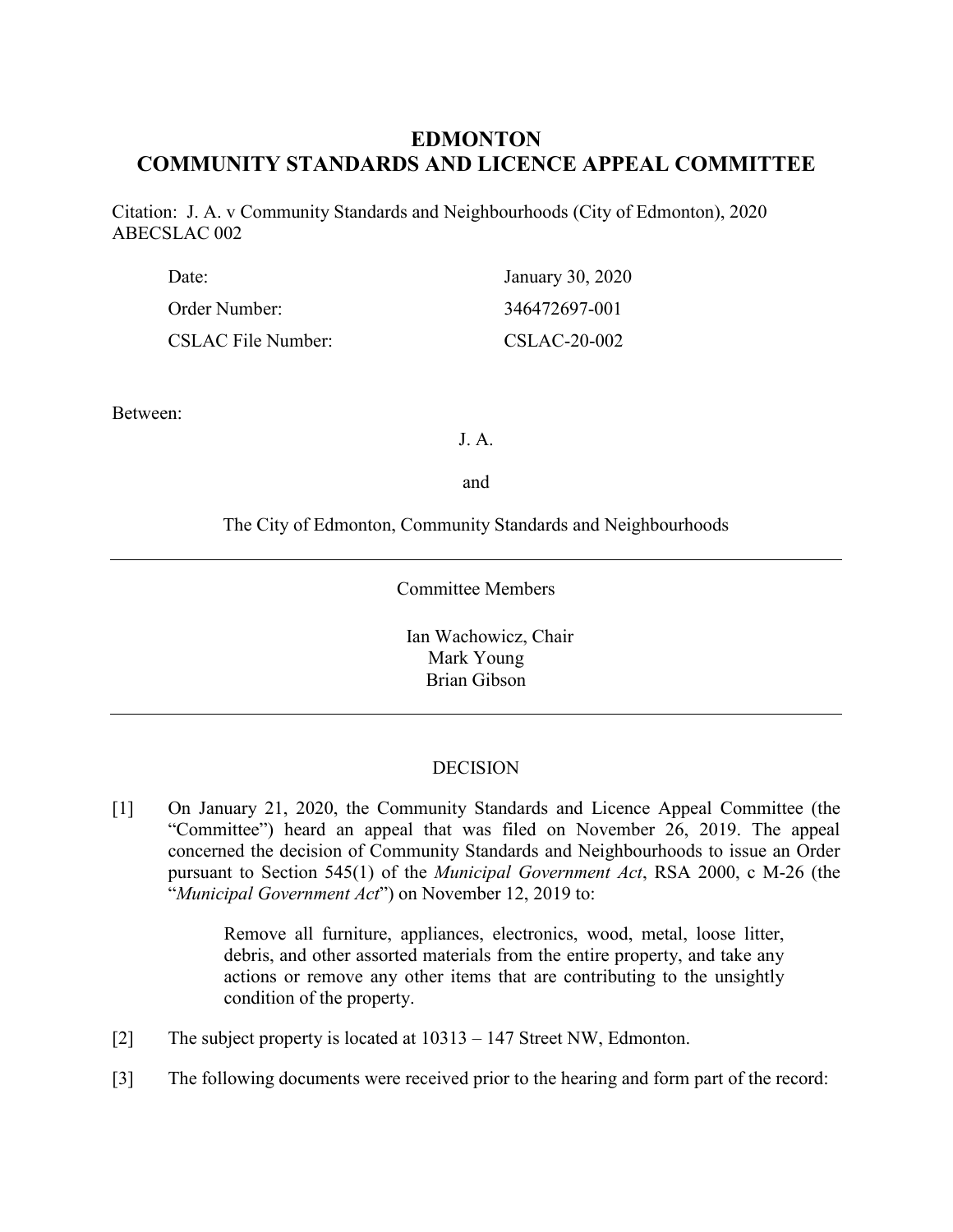- Copy of the Order issued pursuant to the *Municipal Government Act*; and
- The Appellant's written request for appeal and request for postponement.
- [4] The following exhibit was presented during the hearing and forms part of the record:
	- Exhibit A Supporting documents and photographs from the Respondent.

## **Preliminary Matters**

- [5] At the outset of the appeal hearing, the Chair confirmed with the parties in attendance that there was no opposition to the composition of the panel.
- [6] The Chair outlined how the hearing would be conducted, including the order of appearance of parties, and no opposition was noted.
- [7] The appeal was filed on time, in accordance with Section 547 of the *Municipal Government Act*.

## **Summary of Postponement Request**

*i)Position of the Appellant, J. A.*

[8] The Appellant was not in attendance and provided the following request via e-mail:

"Request for adjournment as I am out of the country. I respectfully request adjournment to the furthest date possible, as I'm unsure of my return date is until I deal with matters of a personal nature." (unedited)

- *ii) Position of the Respondent, C. Perizzolo*
- [9] Ms. C. Perizzolo, Acting Coordinator, Complaints and Investigations, appeared on behalf of the City of Edmonton. She was accompanied by Ms. T. Sustrik, General Enforcement Supervisor, Complaints and Investigations.
- [10] The Respondents are prepared to proceed today; however, they have no objection to a postponement to the February 2020 meeting. The property owner has complied with the Order but the Respondent would still like to proceed to determine the validity of the Order.
- [11] The purpose for proceeding is to create a history of offences and establish a record for this owner. The Respondents do not wish to withdraw the Order as they would not be able to use the information for any future investigations.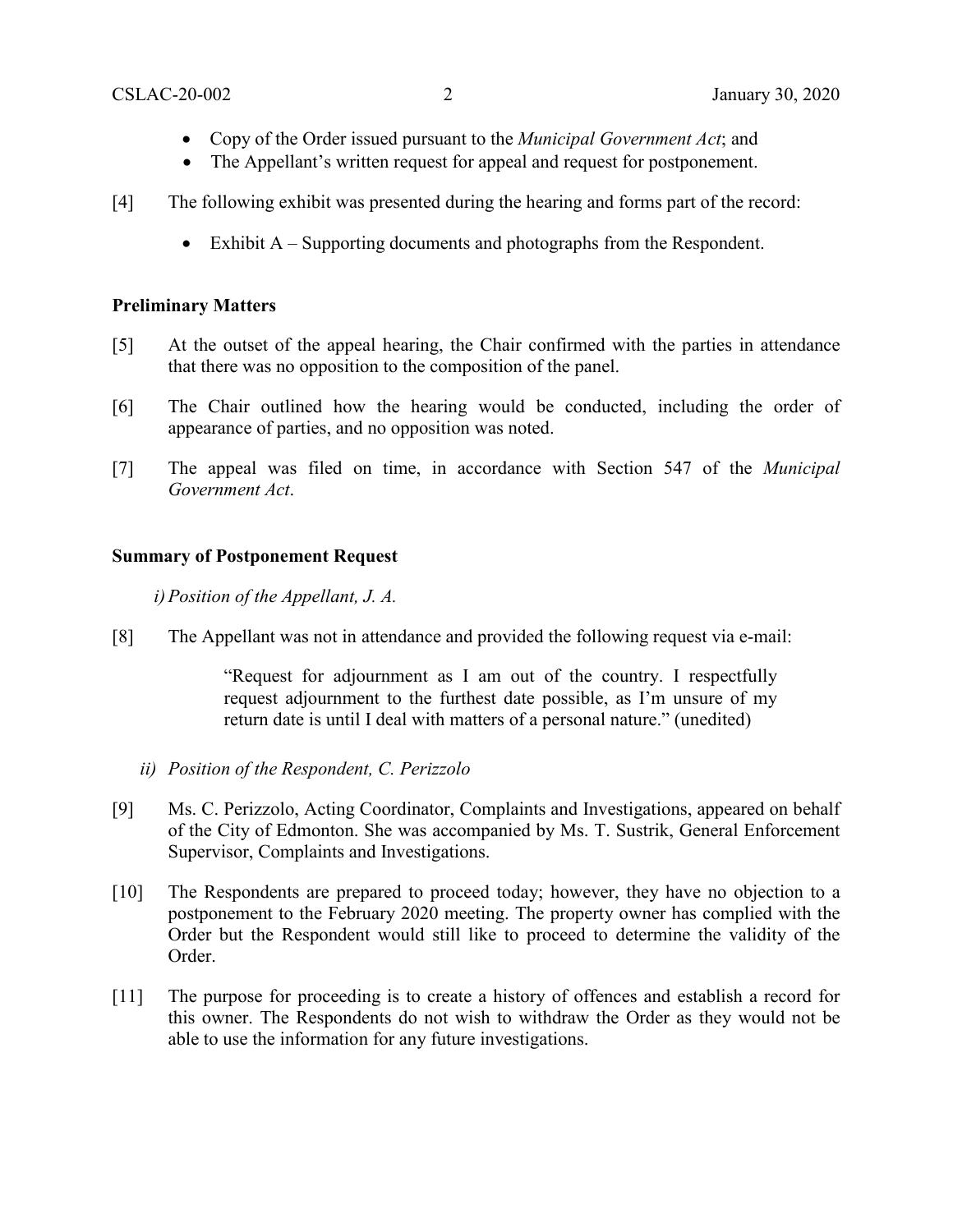## **Decision regarding the Postponement Request**

[12] The adjournment request is denied and the hearing will proceed.

#### **Reasons for Decision**

- [13] The request for an adjournment was denied because:
	- a) The request was an indefinite request. Mr. A. indicated he was out of the country for an undetermined period of time.
	- b) It was within Mr. A.'s ability to have an agent appear for him at this hearing.
	- c) There was no urgency to the matter given that the evidence from the Municipal Enforcement Officers was that the Order has been complied with in any event.

#### **Summary of Hearing**

- *iii) Position of the Respondent, C. Perizzolo*
- [14] On November 7, 2019, while on proactive patrol, a Municipal Enforcement Officer observed an untidy and unsightly condition as defined in the *Community Standards Bylaw (14600)*. There was an accumulation of furniture, wood, appliances, electronics, metal and other assorted material throughout the rear of the property,
- [15] On November 12, 2019 the *Municipal Government Act* Order, which is the subject of today's appeal, was issued. A violation ticket was also issued to the property owner.
- [16] On November 25, 2019 the Officer spoke with the property owner, Mr. J. A., to clarify the Order and the ticket. Mr. A. indicated he was willing to comply with the Order but requested that the ticket be cancelled. Because of recent violations, no warning was issued and the Officer had proceeded directly with a *Municipal Government Act* Order. The Officer provided Mr. A. with the process for appealing both the ticket and the Order.
- [17] On January 13, 2020, the Officer conducted a follow-up inspection and noted that the nuisance items had been removed and the property was now compliant with the *Bylaw*.
- [18] Seven photographs taken on the date of the initial inspection, November 7, 2019, are before the Committee today. (Exhibit A).
- [19] Section 6 of the *Community Standards Bylaw* identifies nuisance on land as land, or any portion thereof, that shows signs of serious disregard for general maintenance and upkeep, whether or not it is detrimental to the surrounding area. For further clarification the Bylaw lists examples of nuisance conditions which include excessive accumulation of material, appliances, household goods, boxes, garbage or refuse whether of any apparent value or not.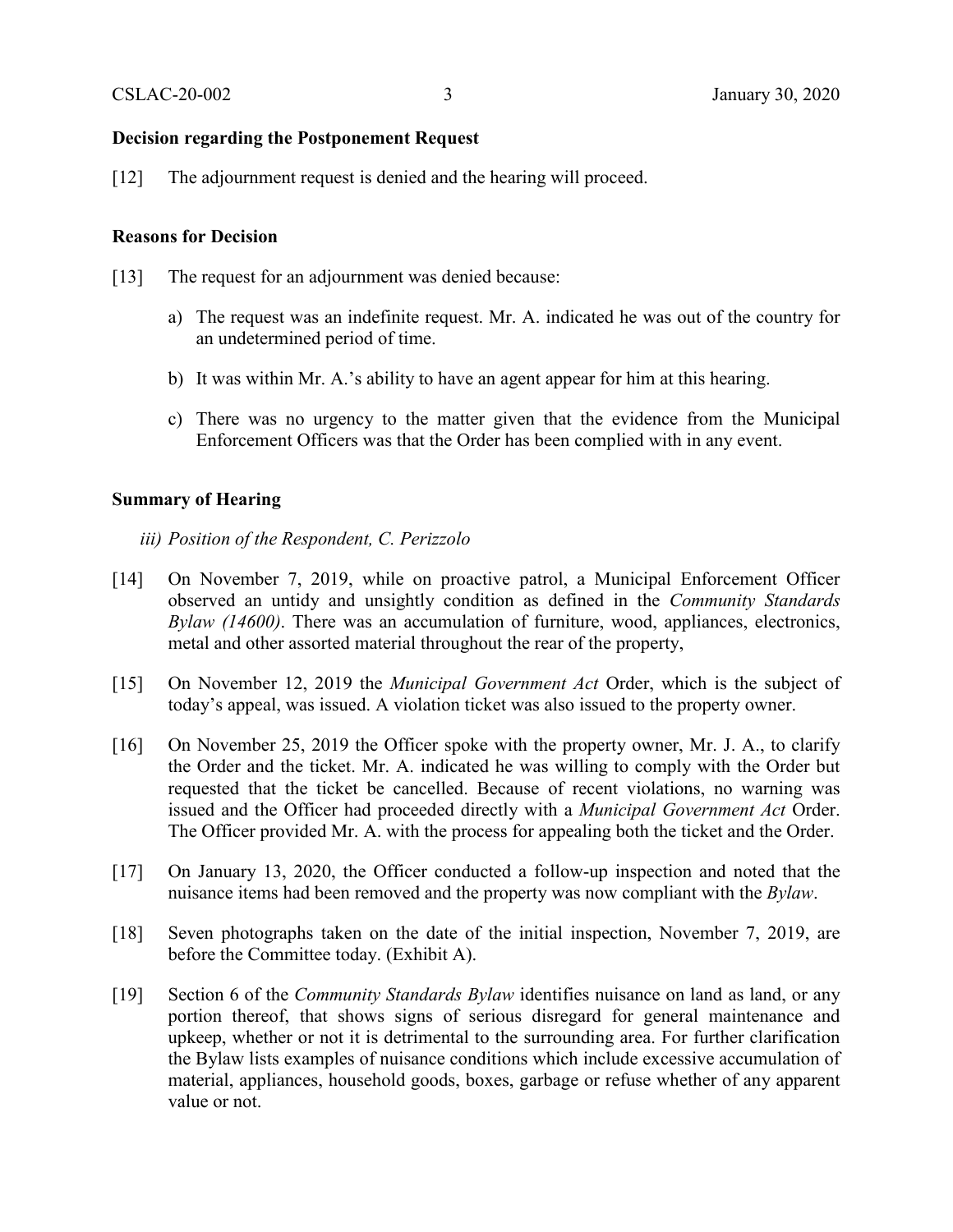- [20] Section 545(1) of the *Municipal Government Act* states that, if in the opinion of a designated officer a person has violated a bylaw or enactment that the officer is allowed to enforce, that person may be directed by written order to remedy the infraction.
- [21] Based on the above information and the photographs provided to the Committee, Administration is satisfied that the Appellant had contravened Section 6(1) of the *Community Standards Bylaw* and is asking that the Order be upheld.
- [22] Ms. Perizzolo provided the following responses to questions from the Committee:
	- a) She confirmed that there is an extensive history with this property. Since January 2010, there have been 12 bylaw investigations. One 546 *Municipal Government Act* Order and three 545 *Municipal Government Act* Orders have previously been issued.
	- b) The \$250.00 ticket is still valid and the Appellant can choose to appeal this before the Courts.

#### **Decision**

[23] The Order is confirmed.

#### **Reasons for Decision**

- [24] The Committee reviewed the photographs of the property taken on November 7, 2019, which were provided by the Municipal Enforcement Officer. The photographs reveal loose debris, derelict appliances and various forms of loose litter on the property.
- [25] Section 6(1) and (2) of the *Community Standards Bylaw* states:
	- 6 (1) A person shall not cause or permit a nuisance to exist on land they own or occupy.
		- (2) For the purpose of greater certainty a nuisance, in respect of land, means land, or any portion thereof, that shows signs of a serious disregard for general maintenance and upkeep, whether or not it is detrimental to the surrounding area, some examples of which include:
			- (a) excessive accumulation of material including but not limited to building materials, appliances, household goods, boxes, tires, vehicle parts, garbage or refuse, whether of any apparent value or not;
			- (a.1) any loose litter, garbage or refuse whether located in a storage area, collection area or elsewhere on the land;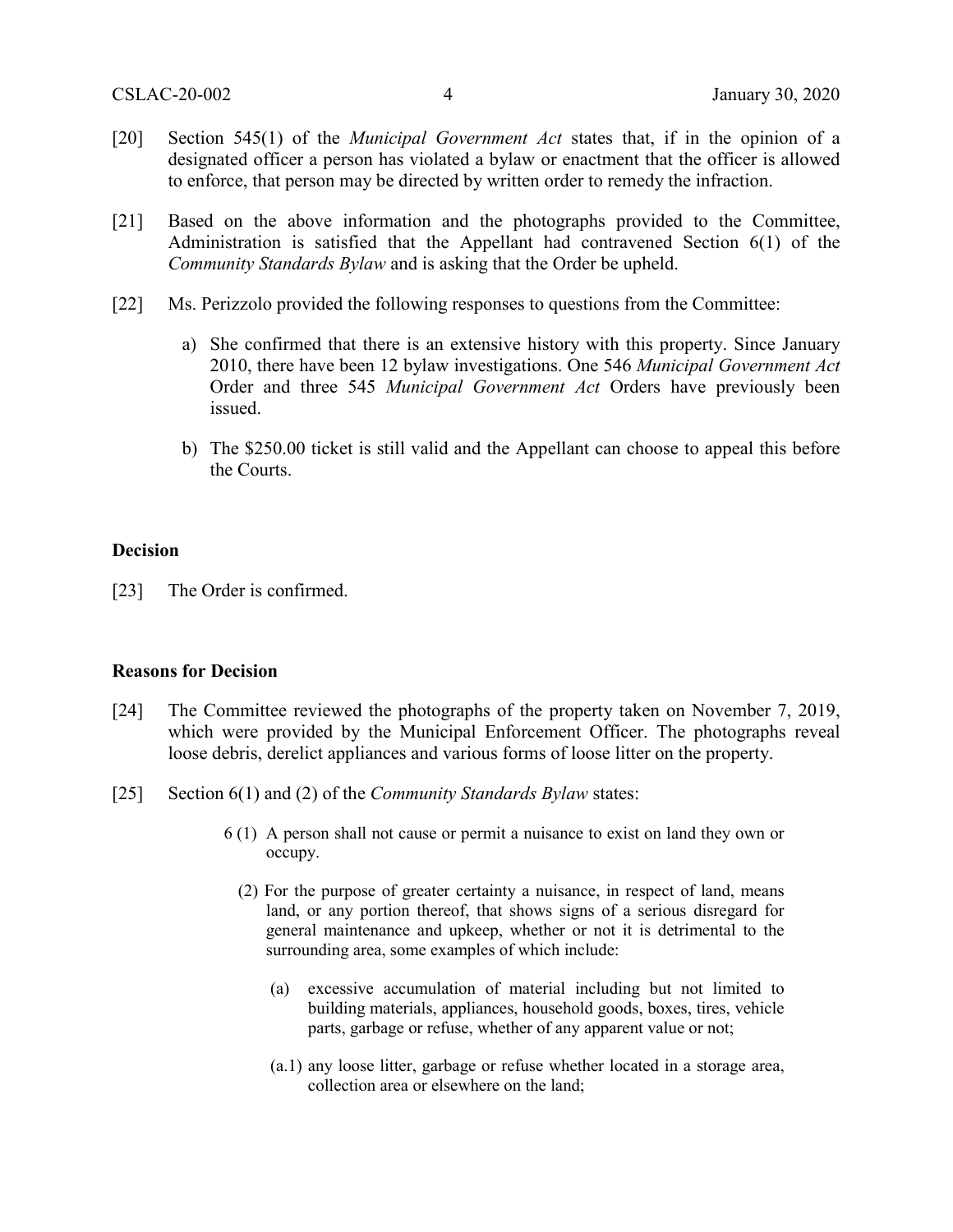- (a.2) any loose building or construction materials, any accumulation of construction-related garbage or refuse, or any untidy work or storage areas on the land;
- [26] Based on the photographic evidence provided, the Committee is satisfied that there has been a contravention of Section 6(1) of the *Bylaw*.
- [27] Section 545 of the *Municipal Government Act* states:

545(1) If a designated officer finds that a person is contravening this or any other enactment that the municipality is authorized to enforce or a bylaw, the designated officer may, by written order, require the person responsible for the contravention to remedy it if the circumstances so require.

(2) The order may

(a) direct a person to stop doing something, or to change the way in which the person is doing it;

(b) direct a person to take any action or measures necessary to remedy the contravention of the enactment or bylaw, including the removal or demolition of a structure that has been erected or placed in contravention of a bylaw, and, if necessary, to prevent a re-occurrence of the contravention;

(c) state a time within which the person must comply with the directions;

(d) state that if the person does not comply with the directions within a specified time, the municipality will take the action or measure at the expense of the person.

[28] Given the Committee's finding that Section 6(1) of the *Community Standards Bylaw* has been contravened, the Board finds that the *Municipal Government Act* Order issued under Section 545 has been validly issued. After conducting a Section 547 review, the Committee has decided to confirm the Order.

Mr. I. Wachowicz, Chair Community Standards and Licence Appeal Committee

CC: Community Standards and Neighbourhoods – J. Lallemand, C. Perizzolo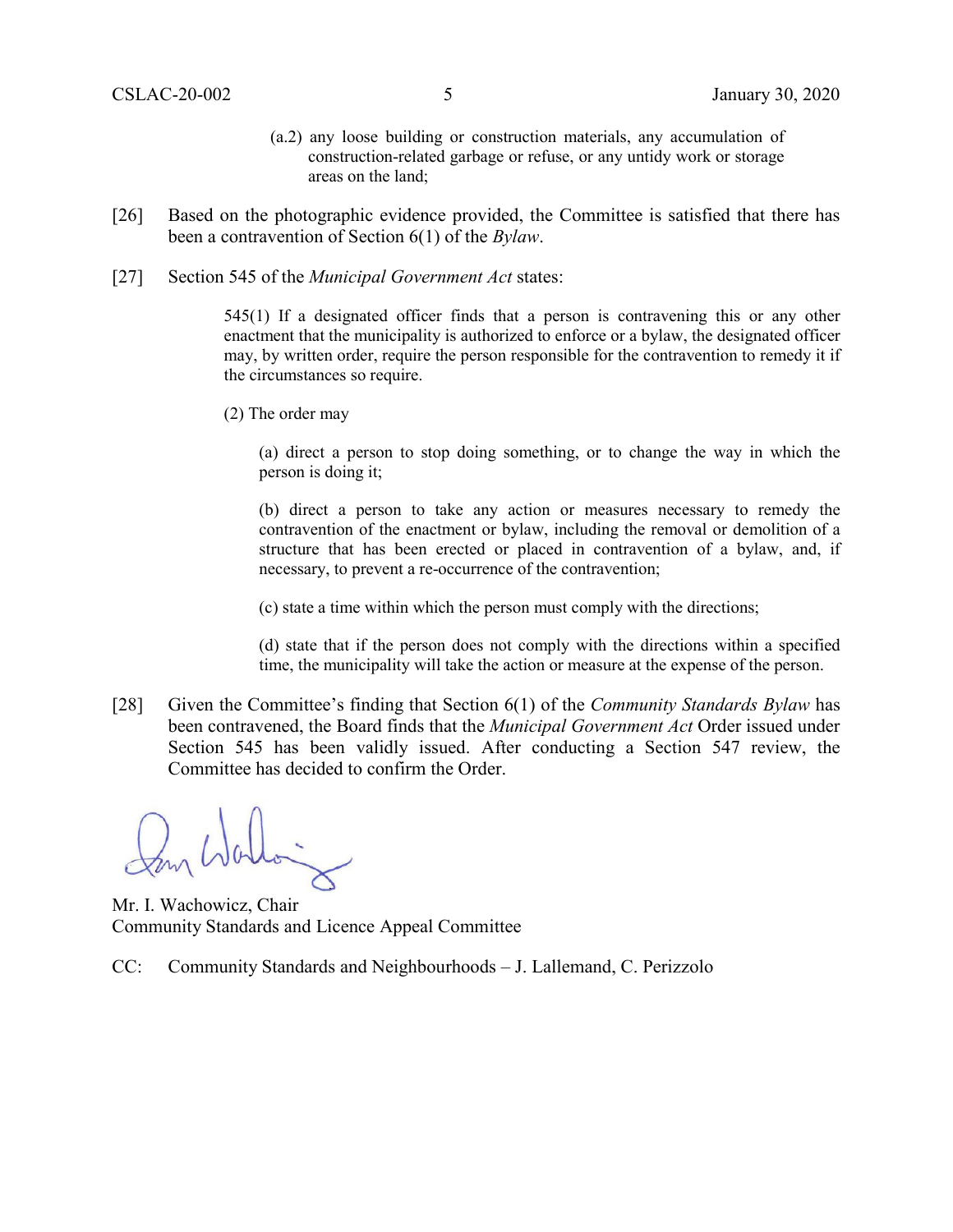## **Important Information for the Appellant**

1. A person affected by this decision may appeal to the Alberta Court of Queen's Bench under Section 548 of the *Municipal Government Act*, RSA 2000, c M-26 if the procedure required to be followed by this Act is not followed, or the decision is patently unreasonable.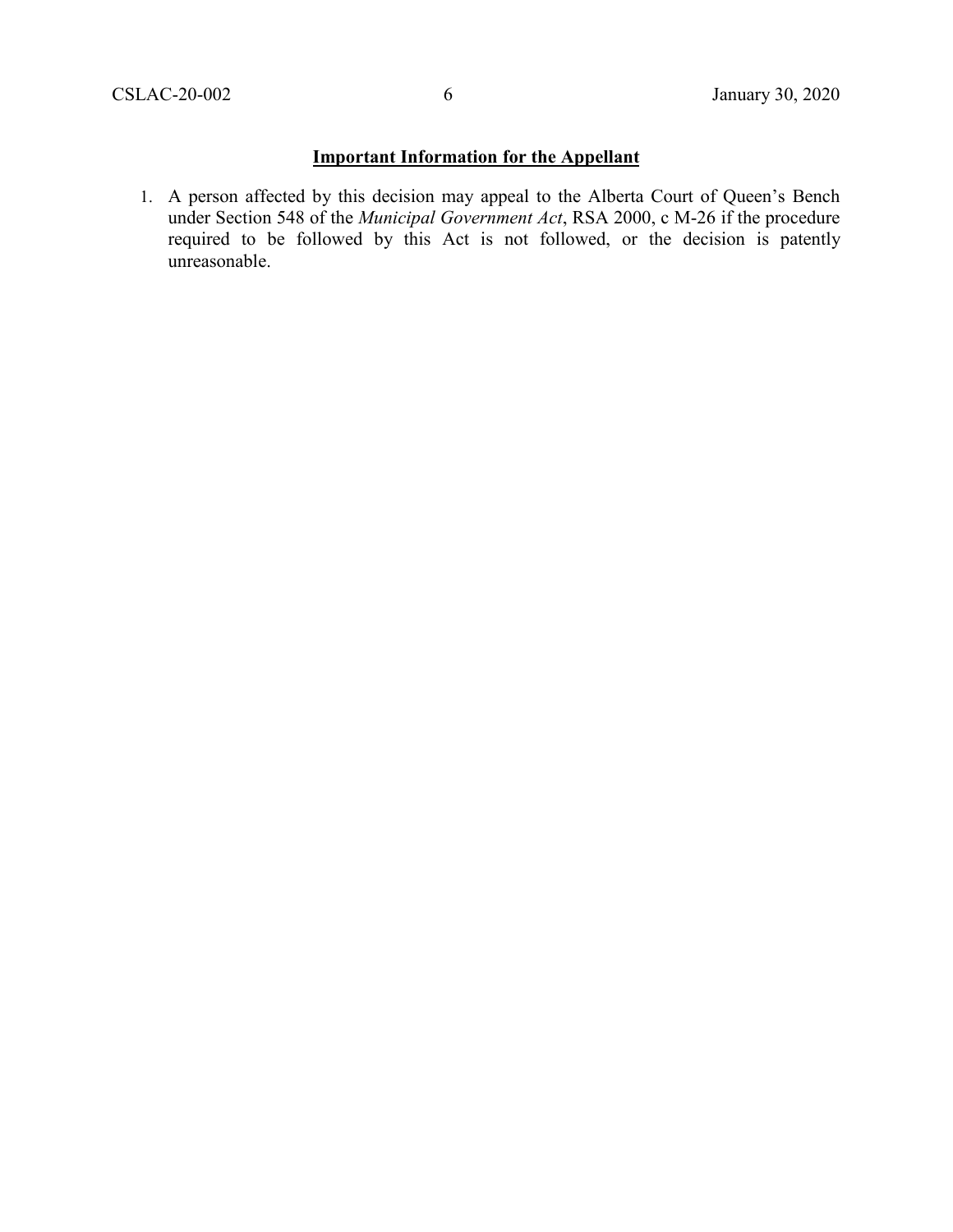# **EDMONTON COMMUNITY STANDARDS AND LICENCE APPEAL COMMITTEE**

Citation: P.G. v Community Standards and Neighbourhoods (City of Edmonton), 2020 ABECSLAC 003

| Date:              | January 30, 2020 |
|--------------------|------------------|
| Order Number:      | 344680781-001    |
| CSLAC File Number: | $CSLAC-20-003$   |

Between:

P. G.

and

The City of Edmonton, Community Standards and Neighbourhoods

#### Committee Members

Ian Wachowicz, Chair Mark Young Brian Gibson

## **DECISION**

[1] On January 21, 2020, the Community Standards and Licence Appeal Committee (the "Committee") heard an appeal that was filed on December 5, 2019. The appeal concerned the decision of Community Standards and Neighbourhoods to issue an Order pursuant to Section 545(1) of the *Municipal Government Act*, RSA 2000, c M-26 (the "*Municipal Government Act*") on November 14, 2019 to:

> Remove all Furniture (brown couch), mattresses, box springs, tree clippings/branches, loose litter, debris, and other assorted materials from the entire property, and take any actions or remove any other items that are contributing to the unsightly condition of the property.

- [2] The subject property is located at 13443 59 Street NW, Edmonton.
- [3] The following documents were received prior to the hearing and form part of the record: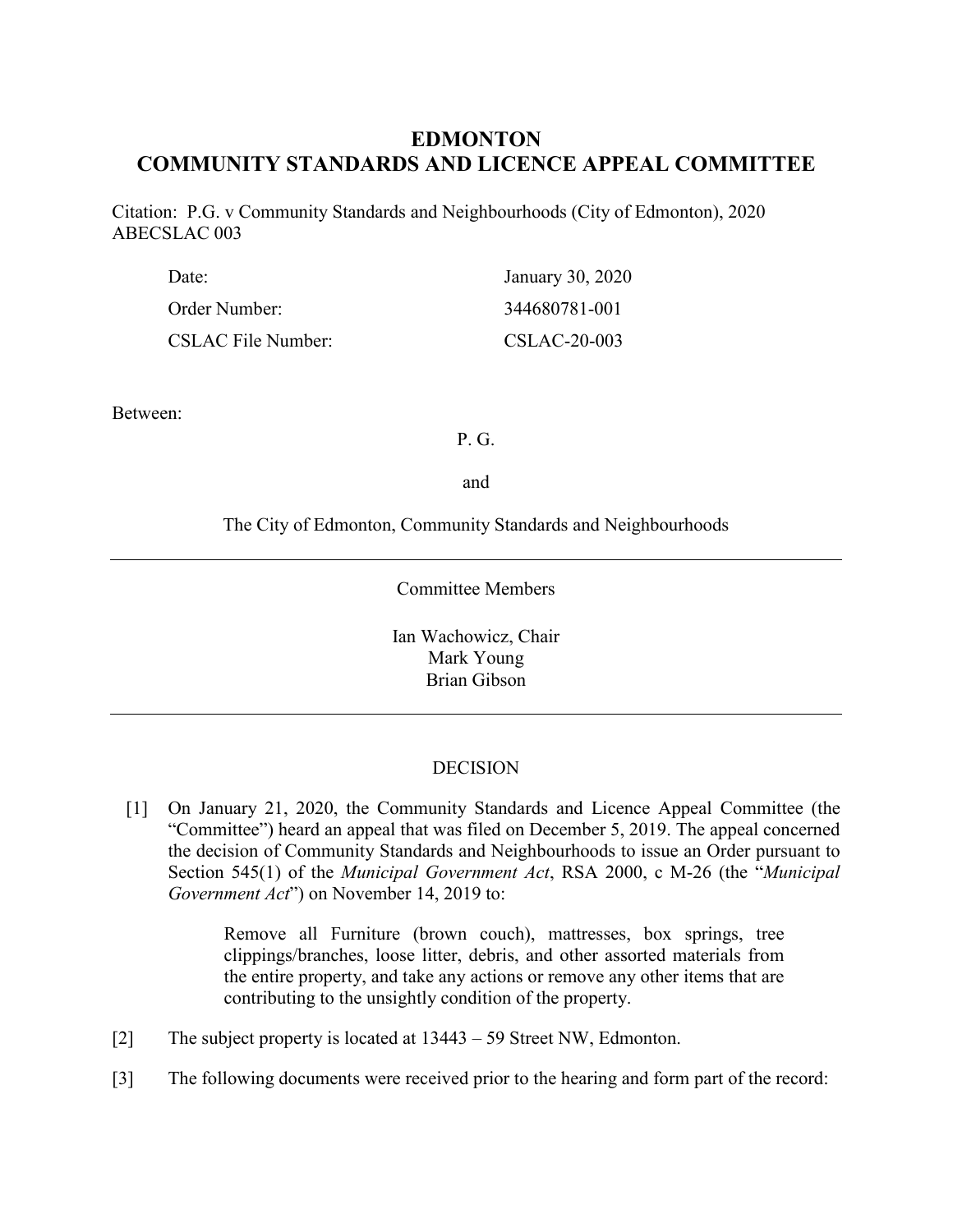- Copy of the Order issued pursuant to the *Municipal Government Act*; and
- The Appellant's reasons for appeal.
- [4] The following exhibit was presented during the hearing and forms part of the record:
	- Exhibit A The Respondent's supporting documents and photographs.

## **Preliminary Matters**

- [5] At the outset of the appeal hearing, the Chair confirmed with the parties in attendance that there was no opposition to the composition of the panel.
- [6] The Chair outlined how the hearing would be conducted, including the order of appearance of parties, and no opposition was noted.
- [7] The appeal was filed on time, in accordance with Section 547 of the *Municipal Government Act*.

## **Summary of Hearing**

- *i) Position of the Appellant, P. G.*
- [8] Ms. P. G. was represented by Mr. W. S.
- [9] Mr. S. saw a person (who he recognized) dumping materials on the subject property and was able to get this person's full name and phone number through his ex-girlfriend. This information was passed on to the police, various City departments as well as his City Counsellor and the Mayor.
- [10] Mr. S. feels that the entire City has put down what happened and has just bounced him back and forth from one department to another. The City is in neglect. Since he provided a full name and phone number, the City should have been able to follow up.
- [11] Mr. S. acknowledged that the material identified on the Order is there but neither he nor the home owner put it there.
- [12] Ms. Sustrik with Community Standards has offered to waive the Eco Centre fees but Mr. S. has not been able to afford to have someone move the material there.
- [13] Mr. S. provided the following responses to questions from the Committee:
	- a) He confirmed that he is Ms. G.'s tenant.
	- b) Mr. S. does all of the outside work as Ms. G. has medical issues. He represents her any time there is a problem.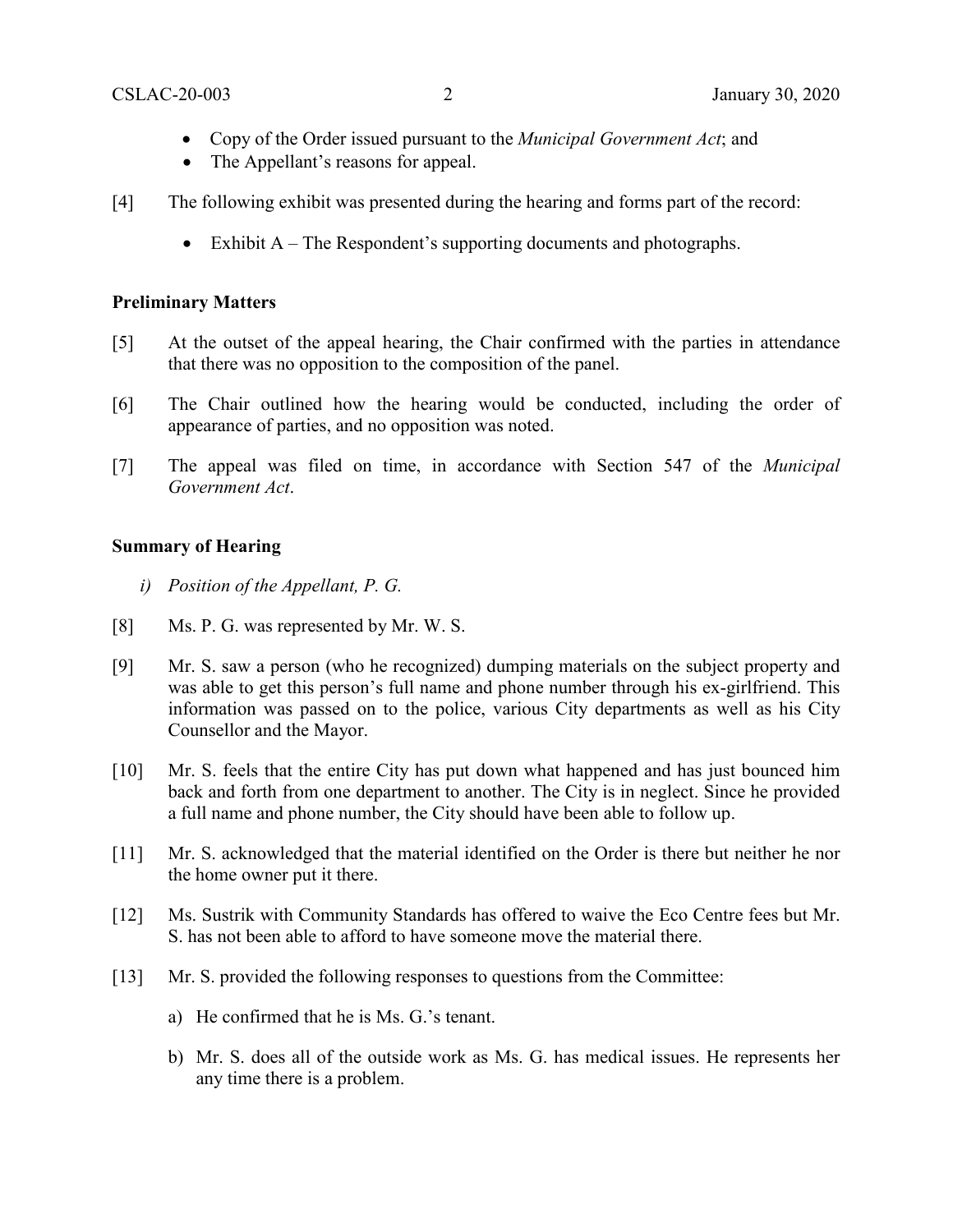- c) Ms. G. does not have the financial resources to pay someone to remove the material. She lives on a limited income.
- d) The City should have been able to step in and do something instead of just passing it along from one department to another with no results.
- e) Mr. S. confirmed that someone else has dropped off additional material since the original inspection date.
- *iii) Position of the Respondent*
- [14] Ms. C. Perizzolo, Acting Coordinator, Complaints and Investigations, appeared on behalf of the City of Edmonton. She was accompanied by Ms. T. Sustrik, General Enforcement Supervisor, Complaints and Investigations.
- [15] On October 25, 2019, a Municipal Enforcement Officer attended the subject property in response to a citizen's complaint. The Officer noted an accumulation of mattresses, furniture, tree branches and other debris in contravention of the *Community Standards Bylaw (14600)*.
- [16] A Notice to Comply was issued to the property owner.
- [17] On November 12 and 13, 2019, the Municipal Enforcement Officer spoke with the tenant at the property regarding the nuisance condition who told him that the items had been illegally dumped. The Officer advised that if there was a witness, enforcement action could be taken against that person; however, the nuisance items on the property remain the responsibility of the property owner as defined in Section 6 of the *Community Standards Bylaw*.
- [18] A follow-up inspection was conducted on November 13, 2019, which showed that voluntary compliance had not been achieved and the officer took five photographs on that date.
- [19] As a result of the follow-up inspection the Section 545 *Municipal Government Act* Order, which is the subject of today's appeal, was issued on November 14, 2019.
- [20] After the Order was issued, the Municipal Enforcement Officer as well as Ms. Sustrik, were in contact with the property owner and the tenant on numerous occasions. Information has been provided on how to report illegal dumping and the City has offered to waive the Eco Station fees. To date, neither the tenant nor the owner has been able to make arrangements to transport the items.
- [21] Two sets of photographs (taken on November 13, 2019, and January 20, 2020) are before the Committee today.
- [22] Section 6 of the *Community Standards Bylaw* identifies nuisance on land as land, or any portion thereof, that shows signs of serious disregard for general maintenance and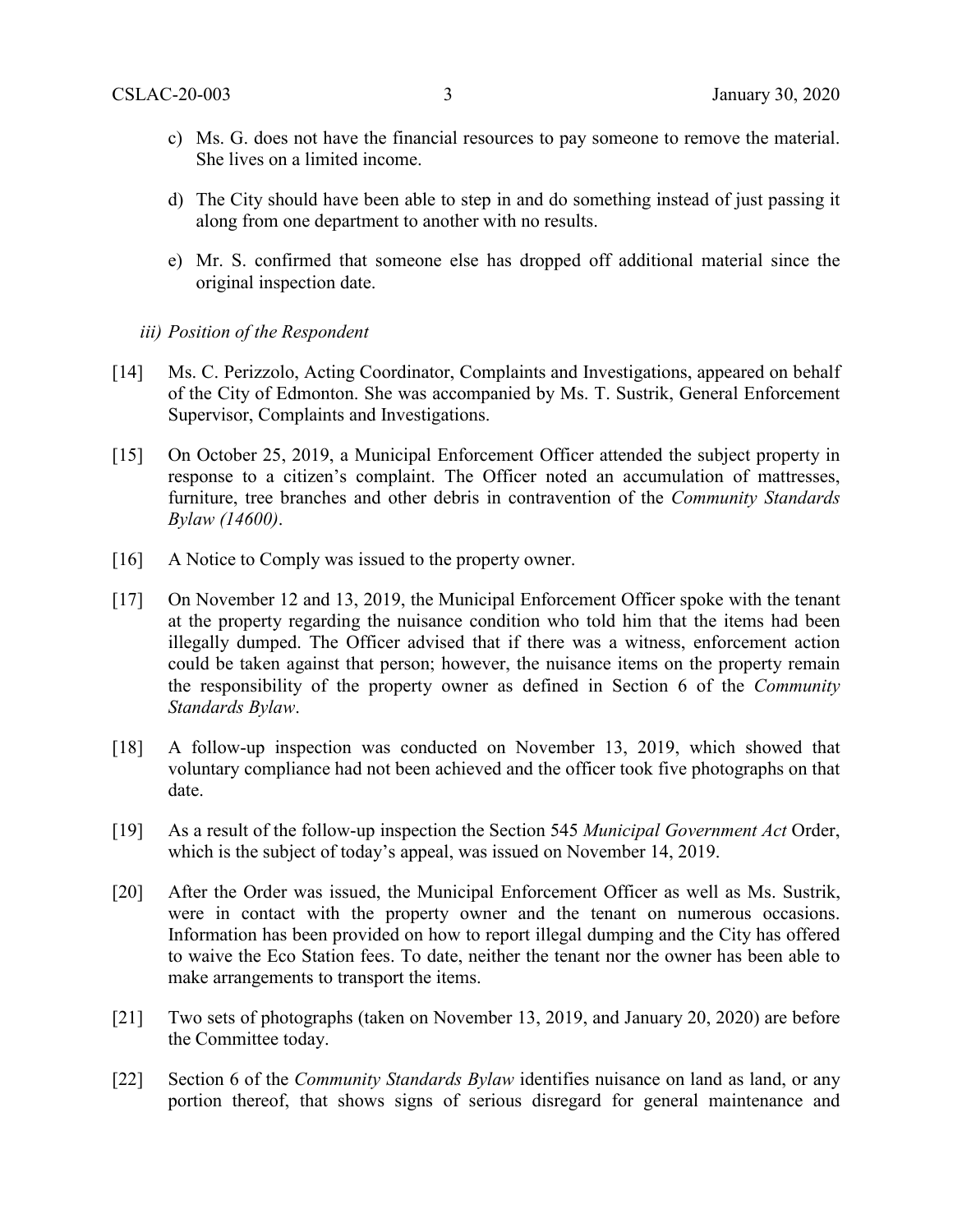upkeep, whether or not it is detrimental to the surrounding area. For further clarification the Bylaw lists examples of a nuisance condition which include excessive accumulation of material including but not limited to building materials, appliances, household goods, boxes, garbage or refuse whether of any apparent value or not.

- [23] Section 545(1) of the *Municipal Government Act* states that, if in the opinion of a designated officer a person has violated a bylaw or enactment that the officer is allowed to enforce, that person may be directed by written order to remedy the infraction.
- [24] Based on the above information and the photographs provided to the Committee, Administration is satisfied that the Appellant had contravened Section 6(1) of the Community Standards Bylaw and is asking that the Section 545 Order issued on November 14, 2019, be upheld.
- [25] Ms. Perizzolo provided the following responses to questions from the Committee:
	- a) There are several programs that are available to assist people in these circumstances. SAGE offers funding to senior citizens who qualify. Alberta Health Services also offers grant money to senior citizens who qualify to help with disposal of items or upkeep of property.
	- b) In addition, the City would be willing to waive the disposal fees if the owner is able to get the items to the Eco Station.
	- *vi) Rebuttal of the Appellant*
- [26] Mr. S. has been in contact with SAGE and was informed they could not help. He has called many other organizations with the same result.
- [27] He was not aware that Alberta Health Services may be able to offer assistance.
- [28] While the City is willing to waive the Eco fees he is not able to come up with several hundred dollars to pay someone to haul the items.
- [29] The items cannot be put inside the garage temporarily as it is full.

#### **Decision**

[30] The Order is confirmed.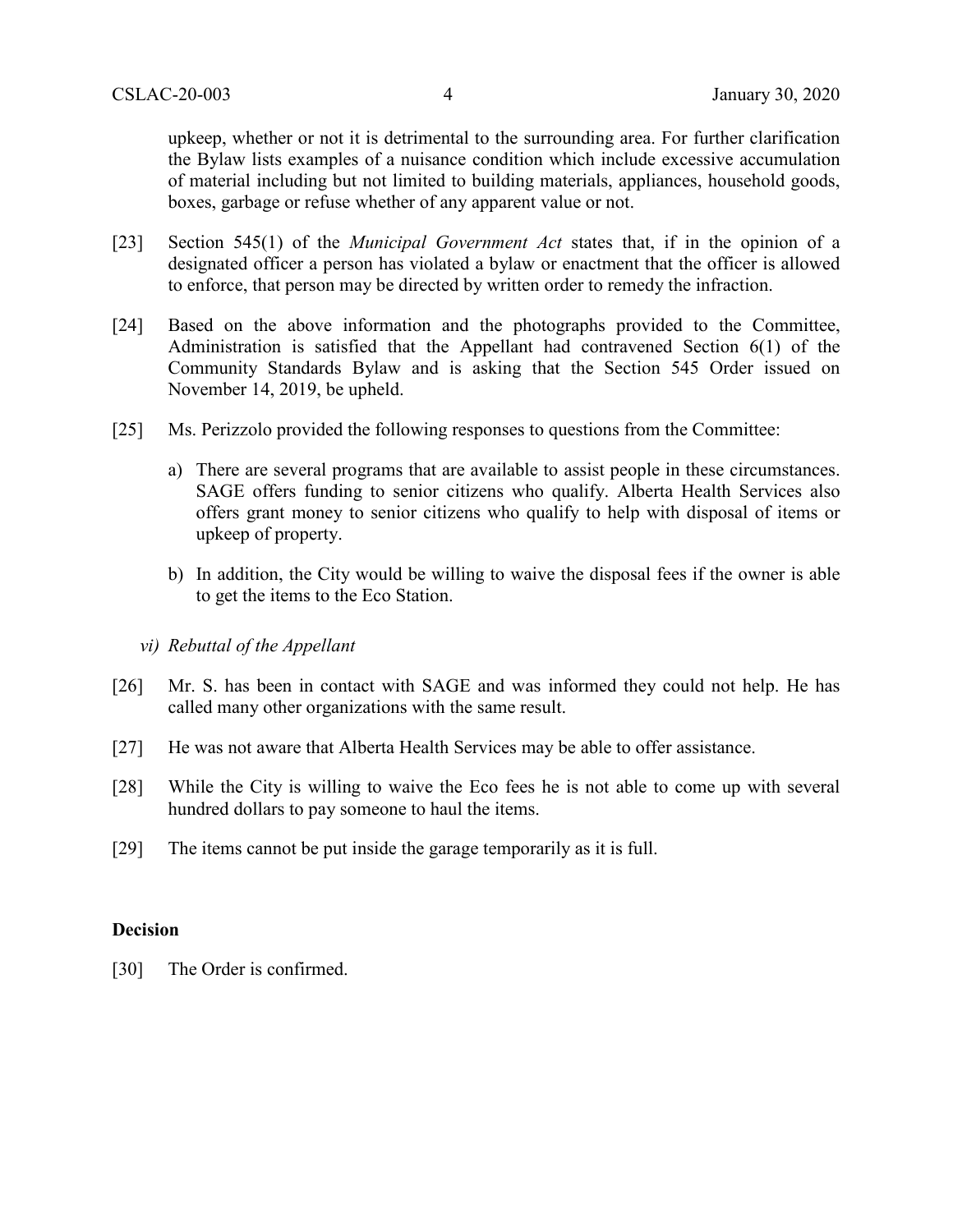#### **Reasons for Decision**

- [31] On November 14, 2019, an Order pursuant to section 545(1) of the *Municipal Government Act* was issued by a Municipal Enforcement Officer with the City of Edmonton to P. G. P. G. is the registered owner of land legally described as Plan 2676MC Blk 8 Lot 10 which is municipally known as 13443 – 59 Street NW "the property". The Order was issued based on an inspection that occurred on November 13, 2019.
- [32] The inspection of the property revealed the existence of garbage and debris, including derelict furniture and old mattresses and box springs. The Municipal Enforcement Officer took photographs of the property evidencing the existence of this debris and those photographs were provided as evidence to the Committee. By way of an update, the Municipal Enforcement Officer re-visited the premises on January 20, 2020. This inspection revealed the debris that was located on the property on November 13, 2019 is still there and in fact there was more debris on January 20, 2020 than there had been on November 13, 2019.
- [33] The owner of the property was represented by an agent who is also a tenant of the property. During his submissions, it was not denied that the debris, which included the old furniture, mattresses and box springs, were located on the property. The submissions made by the Appellant's agent were simply that the debris had been placed there by someone other than the tenant and that the owner is financially unable to remove the debris.
- [34] Section 6(1) and (2) of the *Community Standards Bylaw* states:

…

- 6 (1) A person shall not cause or permit a nuisance to exist on land they own or occupy.
	- (2) For the purpose of greater certainty a nuisance, in respect of land, means land, or any portion thereof, that shows signs of a serious disregard for general maintenance and upkeep, whether or not it is detrimental to the surrounding area, some examples of which include:
		- (a) excessive accumulation of material including but not limited to building materials, appliances, household goods, boxes, tires, vehicle parts, garbage or refuse, whether of any apparent value or not;
		- (a.1) any loose litter, garbage or refuse whether located in a storage area, collection area or elsewhere on the land;
		- (a.2) any loose building or construction materials, any accumulation of construction-related garbage or refuse, or any untidy work or storage areas on the land;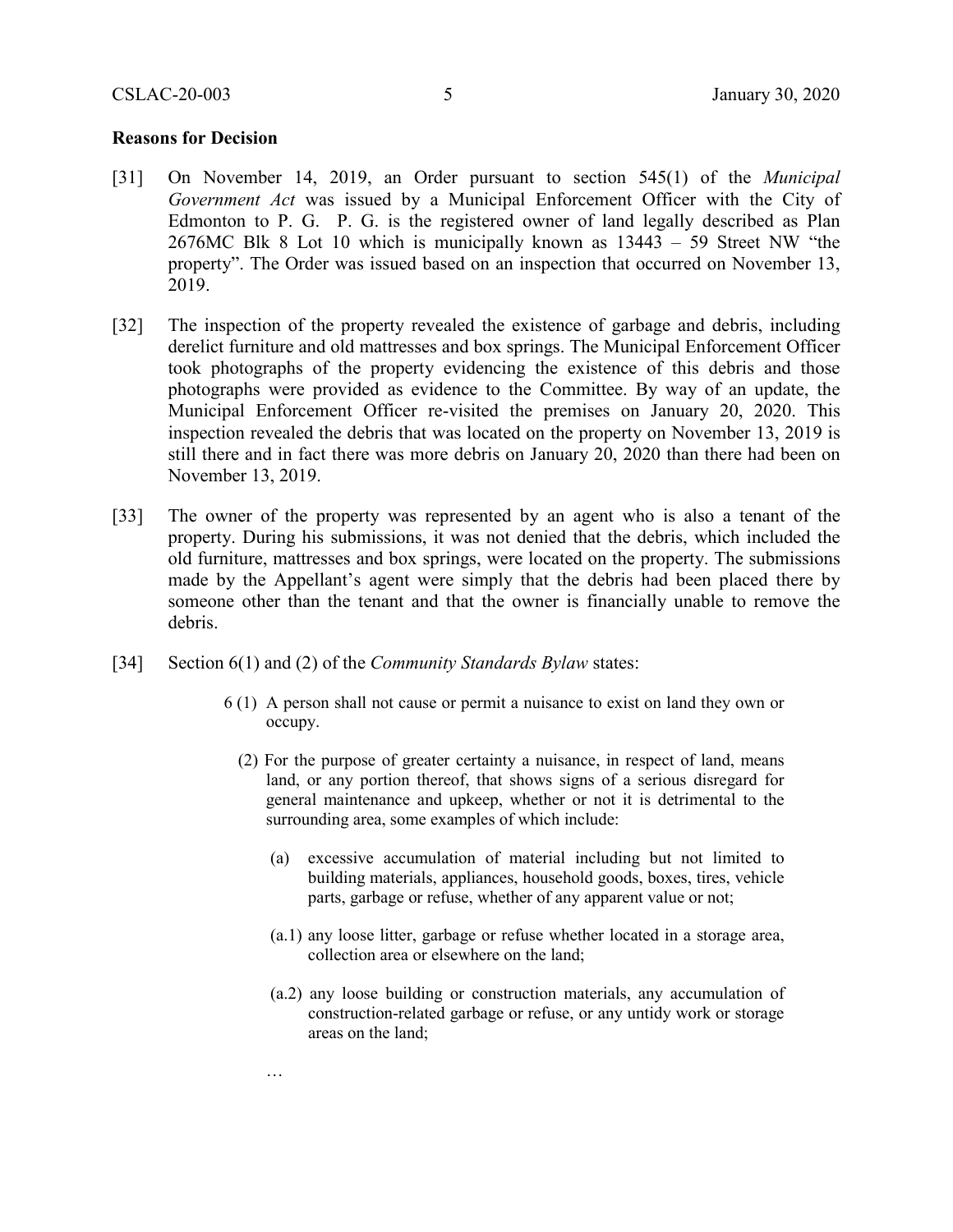- [35] Based upon photographic evidence supplied, the Committee finds that there was indeed a nuisance existing on the property.
- [36] The Committee recognizes the evidence provided by Appellant's agent that the materials were illegally dumped by a person other than the owner or occupier of the property. This, however, is not relevant to the Committee's considerations.
- [37] Section 2(g) and 2(h) of *Community Standards Bylaw* provide the following definitions:

(g) "**occupy**" or "**occupies**" means residing on or to be in apparent possession or control of property;

(h) "**own**" or "**owns**" means:

(i) in the case of land, to be registered under the Land Titles Act as the owner of the fee simple estate in a parcel of land; or

(ii) in the case of personal property, to be in lawful possession or have the right to exercise control over it or to be the registered owner of it;

- [38] As per Section 6(1), "A person shall not cause or permit a nuisance to exist on land they own or occupy." Responsibly is placed on owners and occupiers to ensure nuisances do not exist on land they own or occupy regardless of how that nuisance came into existence.
- [39] Section 545 of the *Municipal Government Act* states:

**545(1)** If a designated officer finds that a person is contravening this or any other enactment that the municipality is authorized to enforce or a bylaw, the designated officer may, by written order, require the person responsible for the contravention to remedy it if the circumstances so require.

**(2)** The order may

(a) direct a person to stop doing something, or to change the way in which the person is doing it;

(b) direct a person to take any action or measures necessary to remedy the contravention of the enactment or bylaw, including the removal or demolition of a structure that has been erected or placed in contravention of a bylaw, and, if necessary, to prevent a re-occurrence of the contravention;

(c) state a time within which the person must comply with the directions;

(d) state that if the person does not comply with the directions within a specified time, the municipality will take the action or measure at the expense of the person.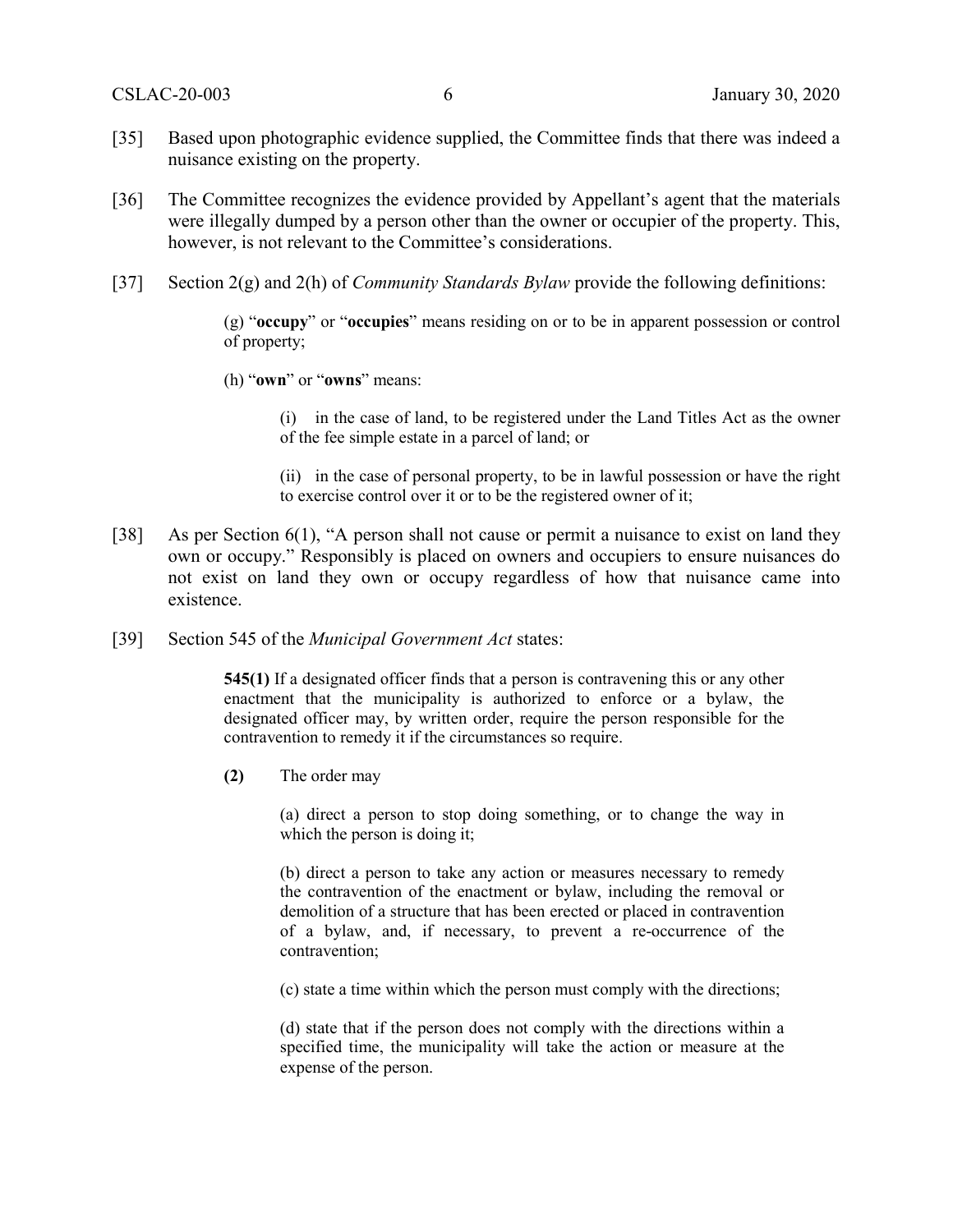[40] Given that the Committee finds Section 6 of *Community Standards Bylaw* was and is being contravened by the Owner of the property, this Committee upholds the Order as issued by the Designated Officer and thereby confirms the Order in accordance with Section 545(2) of the *Municipal Government Act.* After conducting a Section 547 review, the Committee has decided to confirm the Order.

Mr. I. Wachowicz, Chair Community Standards and Licence Appeal Committee

CC: Community Standards and Neighbourhoods – J. Lallemand, C. Perizzolo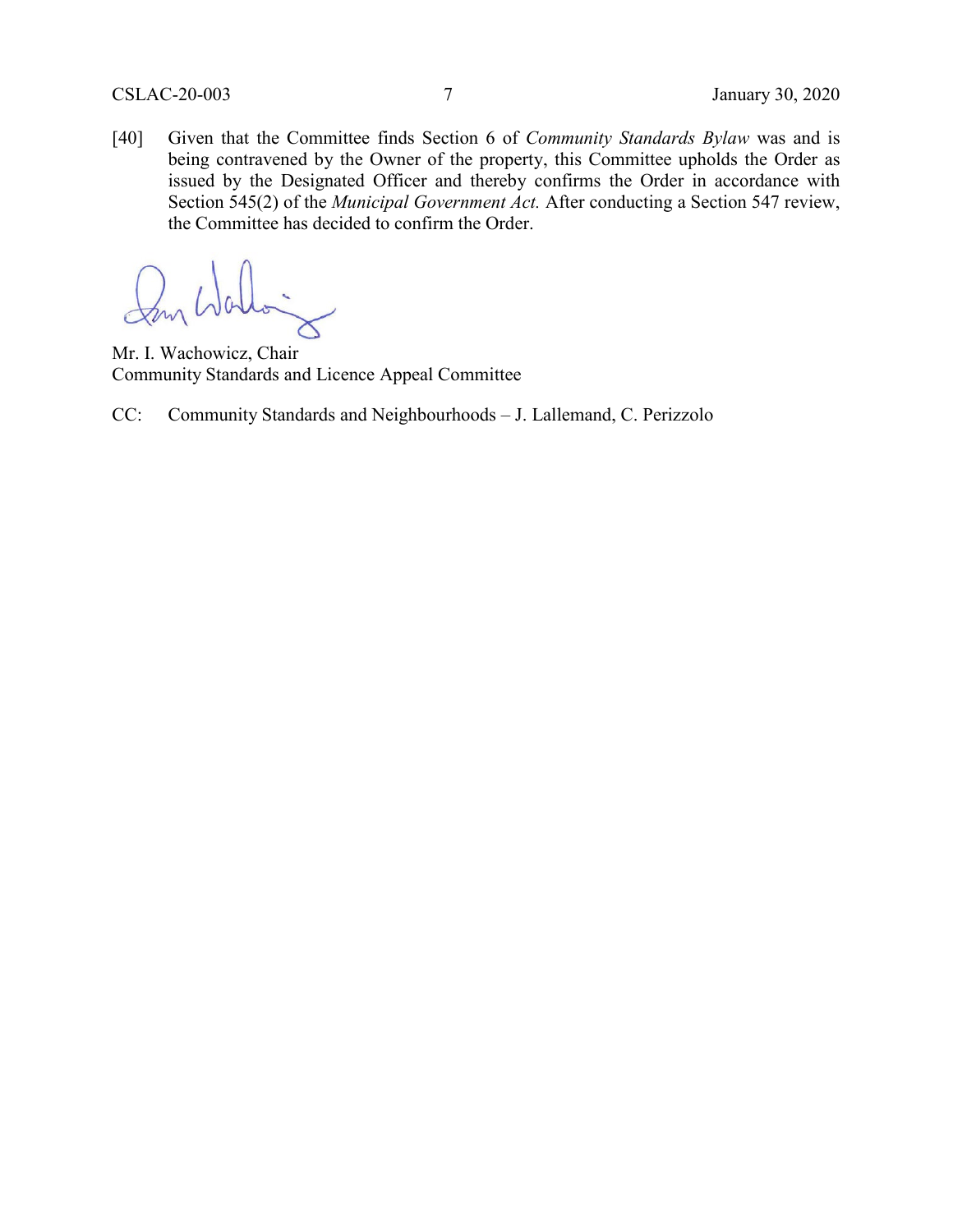## **Important Information for the Appellant**

1. A person affected by this decision may appeal to the Alberta Court of Queen's Bench under Section 548 of the *Municipal Government Act*, RSA 2000, c M-26 if the procedure required to be followed by this Act is not followed, or the decision is patently unreasonable.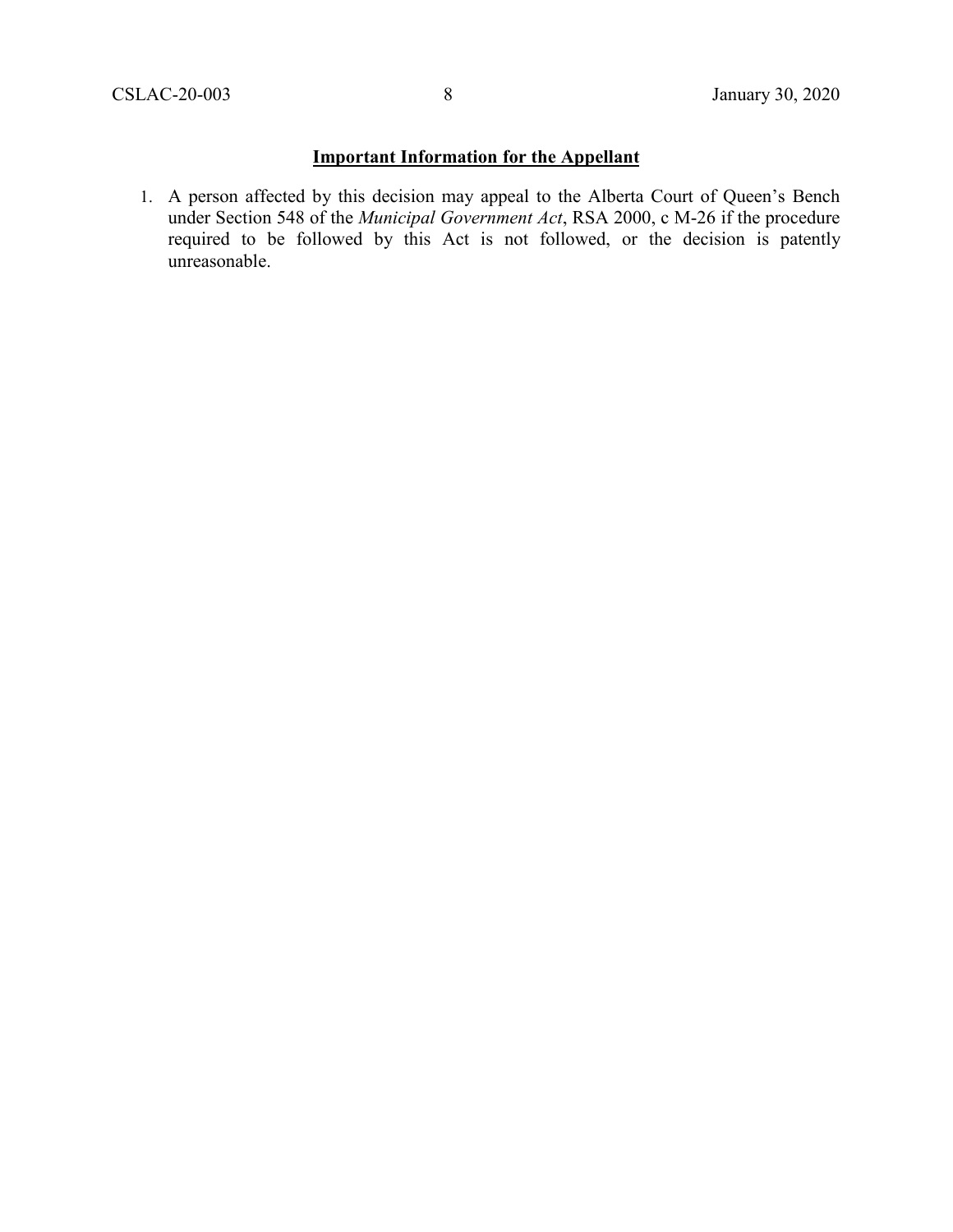# **EDMONTON COMMUNITY STANDARDS AND LICENCE APPEAL COMMITTEE**

Citation: B. C. v Community Standards and Neighbourhoods (City of Edmonton), 2020 ABECSLAC 005

| Date:              | January 30, 2020 |
|--------------------|------------------|
| Order Number:      | 288282560-002    |
| CSLAC File Number: | CSLAC-20-002     |

Between:

B. C.

and

The City of Edmonton, Community Standards and Neighbourhoods

#### Committee Members

Ian Wachowicz Mark Young Brian Gibson

## **DECISION**

[1] On January 21, 2020, the Community Standards and Licence Appeal Committee (the "Committee") heard an appeal that was filed on December 6, 2019. The appeal concerned the decision of Community Standards and Neighbourhoods to issue an Order pursuant to Section 545(1) of the *Municipal Government Act*, RSA 2000, c M-26 (the "*Municipal Government Act*") on November 22, 2019 to:

> Remove all derelict/dismantled/damaged vehicles, loose litter, debris, and other assorted materials from the entire property, and take any actions or remove any other items that are contributing to the unsightly condition of the property.

- [2] The subject property is located at 11915 69 Street NW, Edmonton.
- [3] The following documents were received prior to the hearing and form part of the record: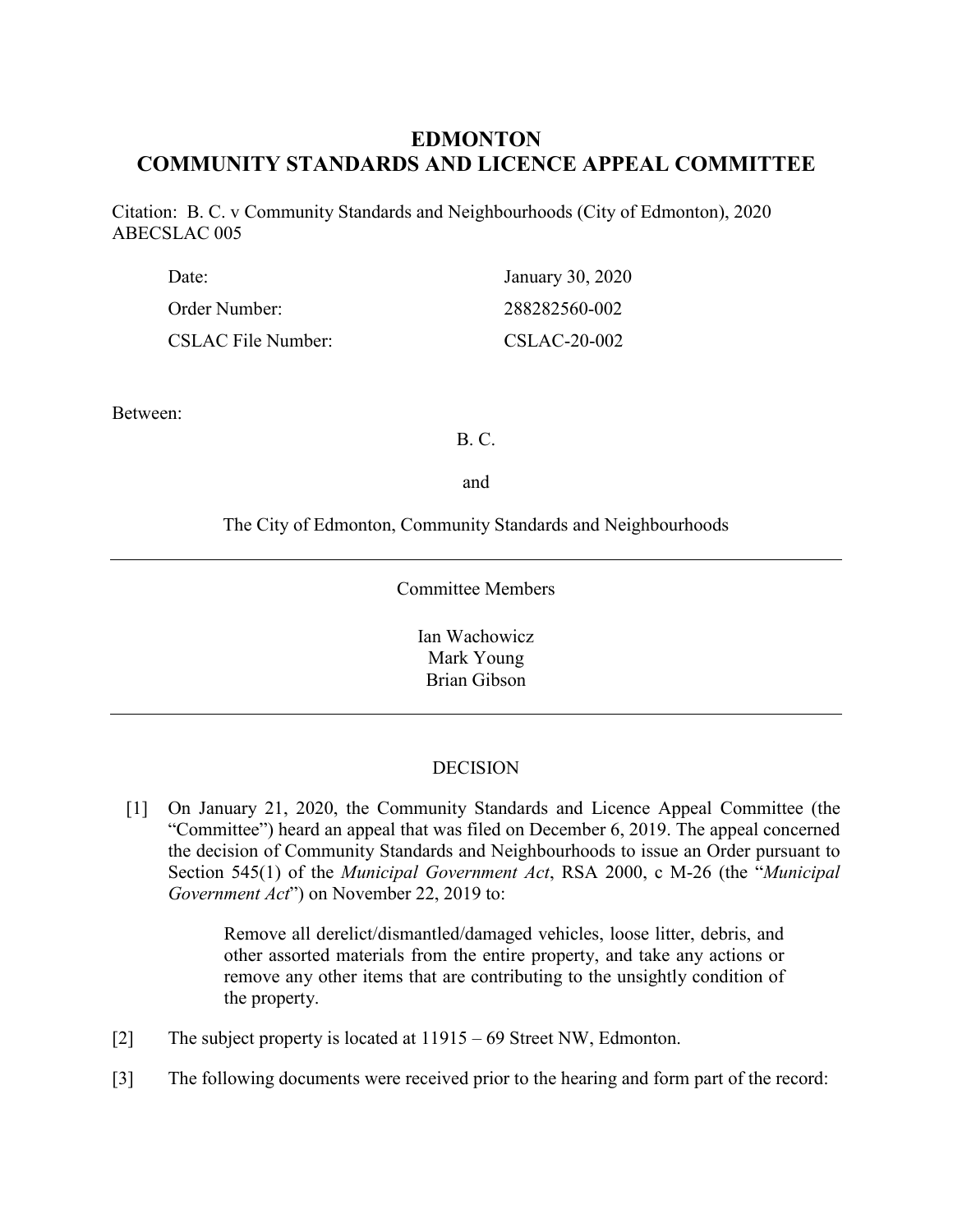- Copy of the Order issued pursuant to the *Municipal Government Act*; and
- The Appellant's request for appeal.
- [4] The following exhibit was presented during the hearing and forms part of the record:
	- Exhibit A Supporting documents and photographs from the Respondent

#### **Preliminary Matters**

- [5] At the outset of the appeal hearing, the Chair confirmed with the parties in attendance that there was no opposition to the composition of the panel.
- [6] The Chair outlined how the hearing would be conducted, including the order of appearance of parties, and no opposition was noted.
- [7] The appeal was filed on time, in accordance with Section 547 of the *Municipal Government Act*.

## **Summary of Hearing**

- *i) Position of the Appellant, B. C.*
- [8] The Appellant did not appear at the designated time of 9:30 a.m. The Committee proceeded with the hearing at 10:15 a.m.
	- *iv) Position of the Respondent, C. Perizzolo*
- [9] Ms. C. Perizzolo, Acting Coordinator, Complaints and Investigations, appeared on behalf of the City of Edmonton. She was accompanied by Ms. T. Sustrik, General Enforcement Supervisor, Complaints and Investigations.
- [10] On November 21, 2019, while conducting a follow-up inspection to a citizen's complaint a Municipal Enforcement Officer observed damaged and derelict vehicles at the property. The investigation at this property began in July 2018, after receiving a complaint from a citizen regarding the untidy and unsightly yard.
- [11] A *Municipal Government Act* Order was issued to address the items in the yard; however, at that time it did not include the derelict vehicles.
- [12] After a year of observation, the Municipal Enforcement Officer determined that there were two derelict vehicles at the property – one inside the rear yard and the other parked on the rear driveway. Evidence from the Officer's notes and photographs confirm:
	- a) That at minimum the vehicles had been in the same location for over a year.
	- b) The vehicles were being used for storage of materials instead of as a transport vehicle.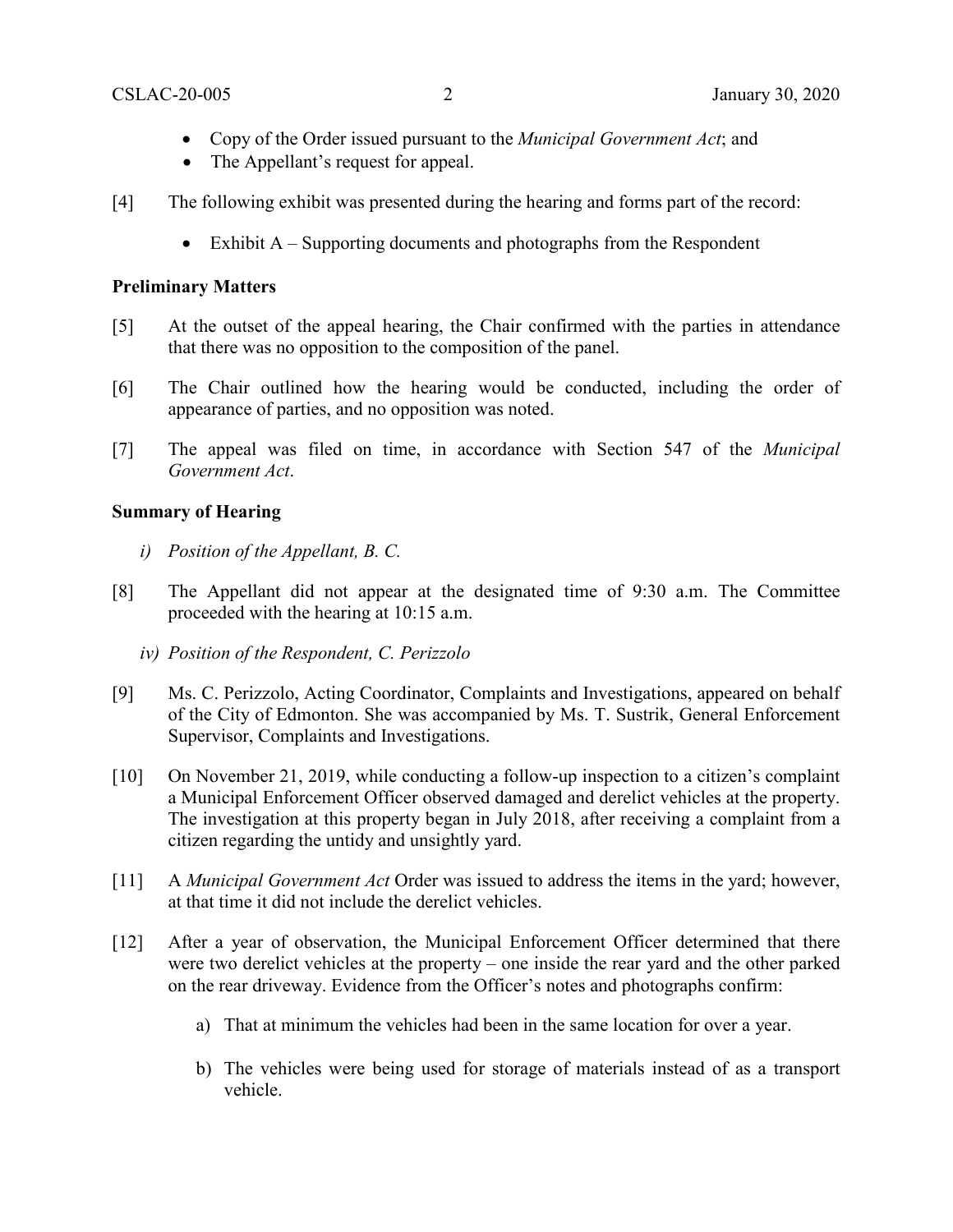- c) The truck in the rear yard had no plates.
- d) The vehicle tires were sunk into the yard or deflated.
- e) The vehicles were surrounded and /or covered by other debris.
- [13] Section 6 of the *Community Standards Bylaw (14600)* states that a person shall not cause or permit a nuisance to exist on land they own or occupy and for greater certainty identifies nuisance on land as land, or any portion thereof, that shows signs of serious disregard for general maintenance and upkeep, whether or not it is detrimental to the surrounding area. Some examples of a nuisance condition included in the Bylaw are damaged, dismantled or derelict vehicles or motor vehicles whether insured or registered or not.
- [14] A Section 545 *Municipal Government Act* Order was issued on November 22, 2019 which is the subject of today's appeal.
- [15] Two sets of photographs are before the committee today. Twelve photographs were taken on November 21, 2019 and nine photographs were taken on January 20, 2020.
- [16] Section 545(1) of the *Municipal Government Act* states that, if in the opinion of a designated officer a person has violated a bylaw or enactment that the officer is allowed to enforce, that person may be directed by written order to remedy the infraction.
- [17] Based on the above information and the photographs provided to the Committee, Administration is satisfied that the Appellant had contravened Section 6(1) of the *Community Standards Bylaw* and is asking that the Section 545 *Municipal Government Act* Order issued on November 22, 2019 be upheld.
- [18] Ms. Perizzolo provided the following responses to questions from the Committee:
	- a) There has been an extensive history with this property and there are currently two outstanding Orders including the one before us today.
	- b) Her department has investigated 30 files at this property and there have been 8 previous Section 545 *Municipal Government Act* Orders for nuisance on land. Some of these were complied with; however, they had to conduct remedial action on three properties.

#### **Decision**

[19] The Order is confirmed.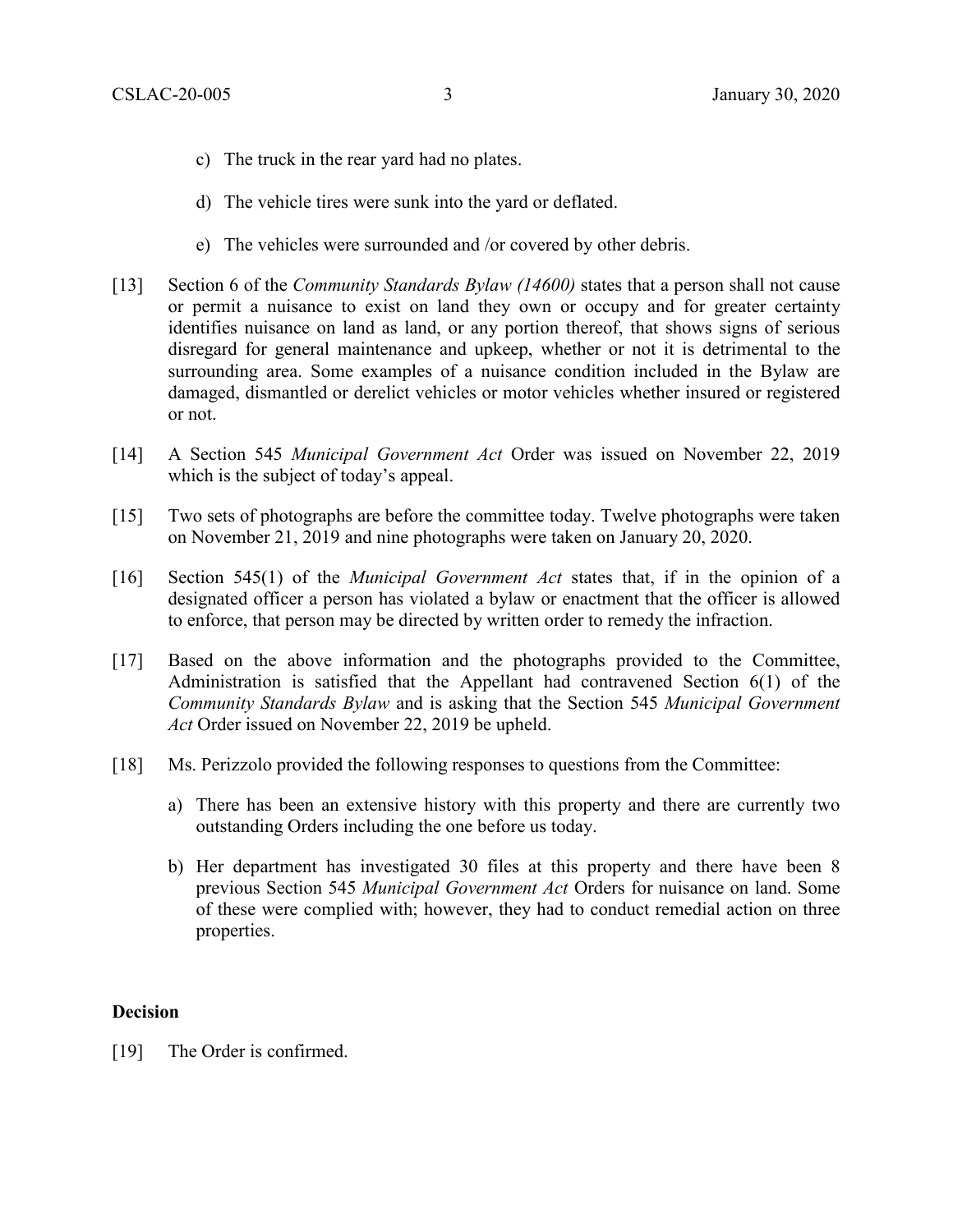#### **Reasons for Decision**

[20] In its submissions to the Committee, the Municipal Enforcement Officers presented photographic evidence of two inspections conducted at the property:

> (1) November 21, 2019 – the inspection which led to the issuance of the Order; and (2) January 20, 2020.

Both sets of photographs reveal a significant amount of garbage, litter and loose debris on property.

- [21] The Order also requires the removal of derelict, dismantled or damaged vehicles. Photographic evidence shows two vehicles on the property that the Municipal Enforcement Officer found to be derelict. The Committee, after reviewing the photographs (in particular the set dated January 20, 2020), agrees that the two vehicles photographed are indeed derelict.
- [22] The first vehicle at issue is a blue Ford truck. The truck is located inside the yard. The evidence provided by the Municipal Enforcement Officer is that it has not been moved in over a year and that it is in a visible state of disrepair, has extensive amounts of debris both leaning against and on top of the vehicle, its tires appear to be deflated and sunken into the ground, and the vehicle has no licence plate on its back bumper. The Committee has no hesitation in finding that the blue Ford truck is indeed a derelict vehicle.
- [23] There is a second vehicle located behind the garage on the property facing the back alley. This vehicle is a four door Ford sedan. The evidence provided by the Municipal Enforcement Officer is that after extensive observation of the premises this vehicle also has not moved for over a year. The photographs taken on January 20, 2020 are particularly probative. The car is covered not only in snow but has had branches and other vegetative debris piled beside and even on top of the vehicle. The vehicle is not being used for transportation. One of the photographs dated January 20, 2020 shows that the vehicle appears to be used for storage. The Committee also finds that this vehicle is a derelict vehicle.
- [24] Section 6(1) and (2) of the *Community Standards Bylaw* states:
	- 6 (1) A person shall not cause or permit a nuisance to exist on land they own or occupy.
		- (2) For the purpose of greater certainty a nuisance, in respect of land, means land, or any portion thereof, that shows signs of a serious disregard for general maintenance and upkeep, whether or not it is detrimental to the surrounding area, some examples of which include:
			- (a) excessive accumulation of material including but not limited to building materials, appliances, household goods, boxes, tires, vehicle parts, garbage or refuse, whether of any apparent value or not;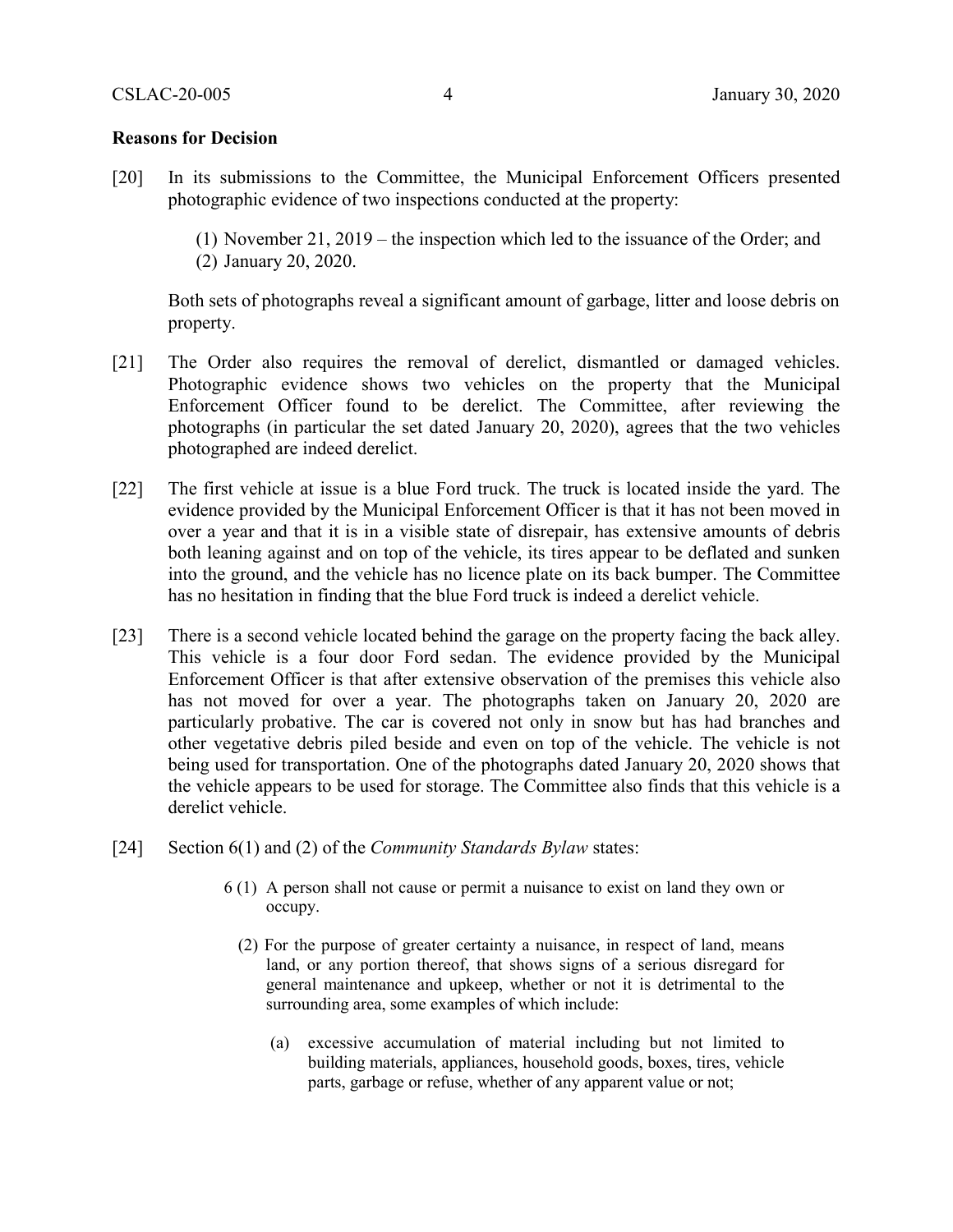- (a.1) any loose litter, garbage or refuse whether located in a storage area, collection area or elsewhere on the land;
- (a.2) any loose building or construction materials, any accumulation of construction-related garbage or refuse, or any untidy work or storage areas on the land;
- (b) damaged, dismantled or derelict vehicles or motor vehicles, whether insured or registered or not;
- (b.1) any vehicle displaying graffiti that is visible from any surrounding property;
- [25] Based on the photographic evidence provided, the Committee is satisfied that there has been a contravention of Section 6(1) of the *Bylaw*.
- [26] Section 545 of the *Municipal Government Act* authorizes this Order to be issued upon contravention of a bylaw provision such as Section 6(1) of the *Community Standards Bylaw.* The Committee agrees that the Order was validly issued and has decided to confirm the Order.
- [27] The Committee notes it proceeded in the absence of the Appellant who sought the review of the Section 545 *Municipal Government Act* Order. The Committee notes that the Appellant had notification of the time and location of the hearing, did not seek an adjournment, did not send an agent to ask for an adjournment and in no way contacted this Committee or the City to seek an adjournment.
- [28] As such, the Committee proceeded based upon the evidence provided by the Municipal Enforcement Officer.

Ian Wachowiz, Chair Community Standards and Licence Appeal Committee

CC: Community Standards and Neighbourhoods – J. Lallemand / C. Perizzolo